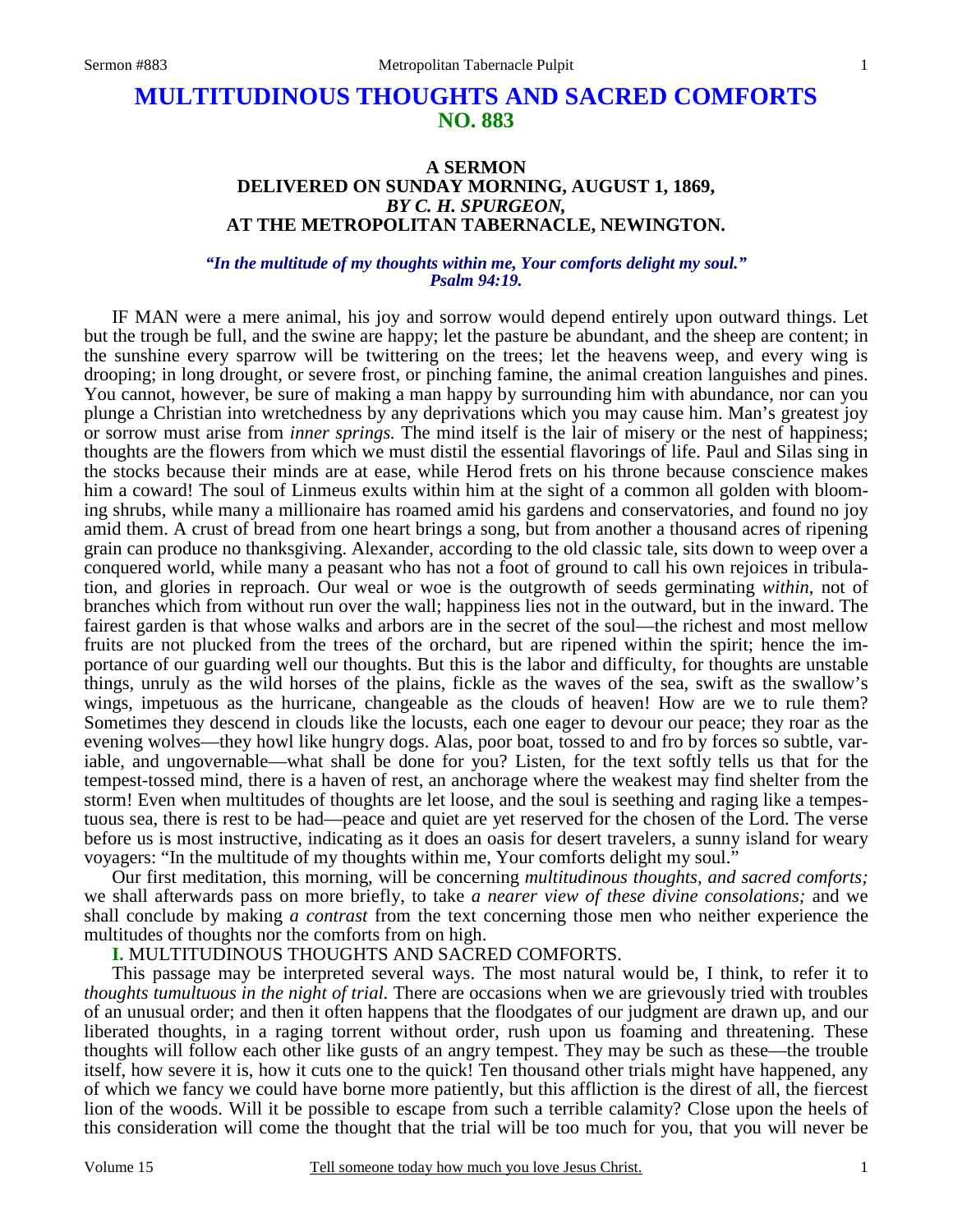able to bear it, that your patience will give way, and your faith will cast away her confidence, and give place to despair. Immediately in the rear of this, another suggestion will lift its black head; this trouble is the consequence of past sin—you have walked contrary to God, and He is now walking contrary to you; you would never have been made to smart thus if there had not been some gross disobedience of which you have not thoroughly repented—which God has still upon His mind, and therefore does He make you the target for His arrows. Then, like a serpent of the pit, there will dart upward the hissing and devilish suggestion—God is now giving you up! He has been merciful up to this moment, but this peculiar trial, so severe, so long continued, so piercing and penetrating, touching you in your most tender part—this is the turning point in your history! From this day forward everything will go hard with you, you think; all circumstances will be black and cloudy; you shall know no comfort and no rest, for God has forsaken you; your enemies will persecute and take you, and you yourself will be cast out like savorless salt.

 "Ah," says one, "such thoughts as these ought not to arise in any godly mind!" I know they ought not, but there they are, and I question whether any child of God can affirm that he has always been free from such conceptions in dark and tempestuous hours. Faith ought to shut the gate against every suggestion that would dishonor the veracity and loving-kindness of God, but unfortunately the watchman sleeps, and is troubled with weakness, and then the enemy comes in like a flood! Happy is he who in such a moment shall be able, by the Spirit of the Lord, to lift up a standard against him!

 The thoughts that I have just uttered are only specimens of what will occur when the child of God is in the furnace, and under a cloud. Of course these thoughts will be different in every case, but they will rush, as I have already said, like a raging torrent, sweeping everything before it in headlong fury. Now, at such times it is a great blessing if God's comforts are our stay and holdfast, delighting our souls. Happy is he who has found a heavenly breakwater against the floods of great waters, a store of consolations for the most imminent emergencies; to these consolations may you be led by the Holy Spirit. For a practical list of them I would refer you to the Psalm which lies open before us. You will observe that David derived comfort in his afflicted condition from the belief that God knew everything that he was suffering—"He that planted the ear, shall He not hear? He that formed the eye, shall He not see?" (Psa 94:9). "Ah," says the soul, "whatever this trial may be, one thing is clear, my heavenly Father knows all about it; there is not a circumstance in my present condition which is hidden from Him; that eye which has watched me from my childhood is not closed towards me in this dark hour; He understands and knows the way that I take, and if I am surrounded with the thick darkness, it is no darkness to Him—

#### *"Even the hour that darkest seems Will His changeless goodness prove. From the mist His brightness streams, God is wisdom, God is love."*

"You God see me." "He who keeps Israel shall neither slumber nor sleep." That is no mean consolation in the golden words which fell from the Savior's lips—"Your heavenly Father knows that you have need of all these things." The sevenfold heat of the furnace cools when we know that the Lord is there, "a very present help in trouble."

 Next to this, the psalmist was comforted by the belief that chastisement is blessed to the partaker of it. Note the  $12<sup>th</sup>$  verse—"Blessed is the man whom You chasten, O Lord." "Then," says the soul, "if it is not prosperity which is set forth as a mark of blessedness; if it is *adversity* which is the covenant spot, and the choice mark of a favored child of God, then will I congratulate myself in being made to smart beneath my gracious Father's hand."

 Everything as to our state of mind depends upon the light in which we regard the dealings of providence. If our trouble comes to us as a curse; if, indeed, our afflictions are the first drops of that tremendous sheet of fire which will fall upon us forever from an angry God, then trial is indeed, an awful thing! But if it is so, that out of love to us we are made to undergo the necessary processes of tribulation—to prepare us like winnowed wheat for the peaceful garner, then we will accept our sufferings with joy! Welcome, O grief, if you are a black messenger loaded with treasure! Welcome, thrice! Welcome to my patient spirit, O rod of the covenant, soul-enriching, and sanctifying! Here, beloved, is a second consolation which revives the fainting soul when ready to swoon amid the heat and burden of oppressive thoughts. The psalmist goes on to declare that all adversity will have a happy end, "Judgment shall return unto righteousness, and all the upright in heart shall follow it," and then says the Spirit, "Though I may be cast down today, and sorely vexed, and though the wicked may be at ease, and spread themselves like green bay trees, yet there is an end appointed when the axe shall be for the root of the ungod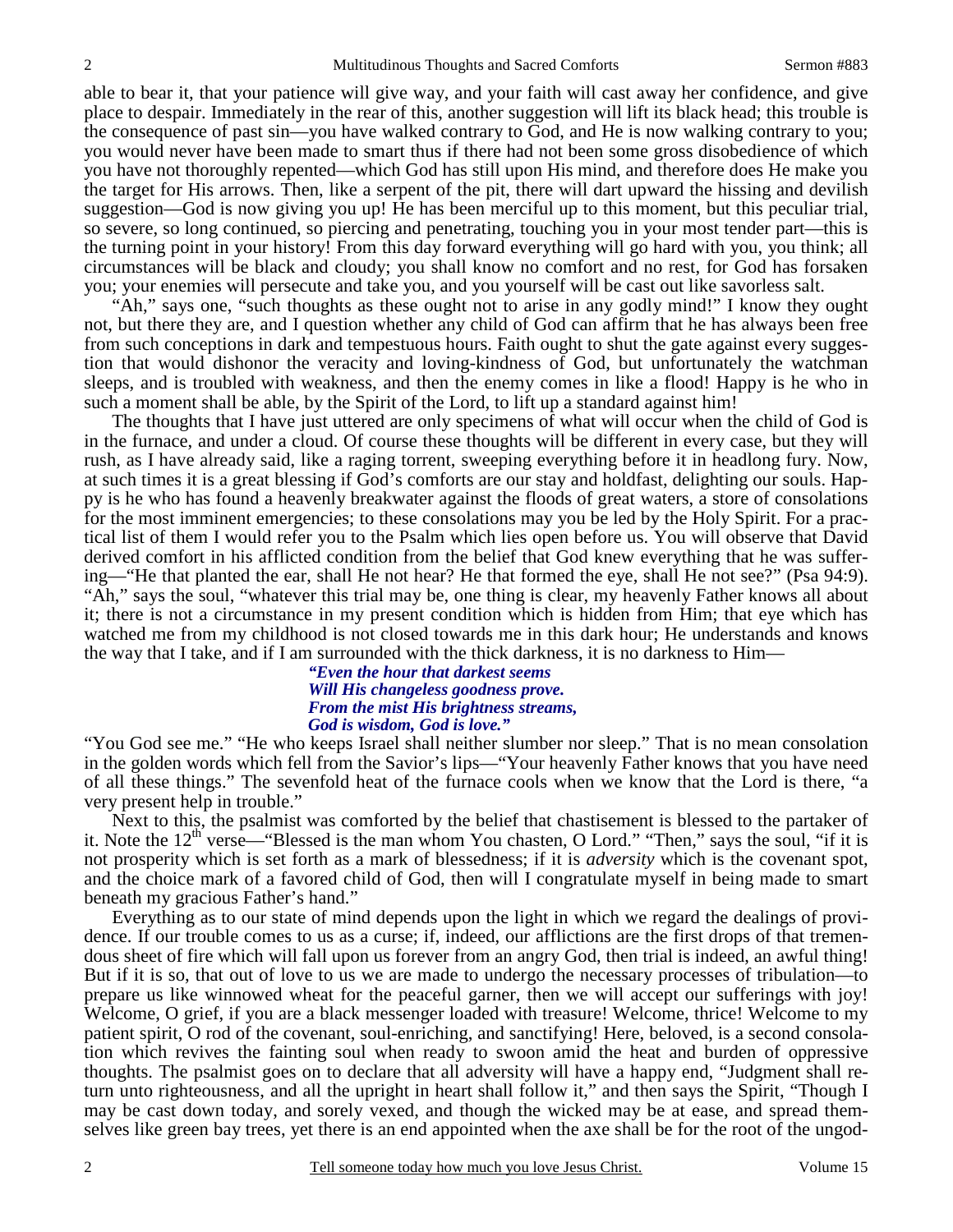ly, and when the glory shall be for the afflicted and poor saints." A sight of the end makes us to judge rightly of the whole matter; all's well that *ends* well. If the cup is not poison, but medicine, then its bitterness shall be sweetness to me; if the plowing is not for a sowing of salt beneath the curse of desolation, but for a seedtime of grace with a harvest of bliss, then plow on, O Lord, and though the furrows tear my soul, yet be it so, for the end makes amends, and therefore Your will be done!

 The psalmist still further, in the midst of his troubles, kept himself in the belief of God's faithfulness. I called your attention in the exposition to the strong utterance of the  $14<sup>th</sup>$  verse—"For the Lord will not cast off His people, neither will He forsake His inheritance." If we could believe it possible that God might allow His chosen children to perish, and that those who trust in Him might under certain circumstances be confounded, we might very well wrap our faces in sackcloth, and go our way in wretchedness, like the slaves of despair, but the Lord has never utterly deserted one of His servants yet, and He never will! When all His waves and His billows went over David, yet the Lord commended His lovingkindness in the daytime, and gave His servant a song in the night, for God was the health of his countenance, and his God forever and ever. The Lord has made His servants to endure trials great and many they have gone through fire, and through water—but in every case the delivering arm has been made bare, and in their extremity the opportunity of love has certainly arrived. Rejoice then, O you who are vexed with multitudes of troublous thoughts, and let the infallible faithfulness of your God delight your souls!

 Once more in that Psalm, David dwells upon his own past experience—"Unless the Lord had been my help, my soul had almost dwelt in silence. When I said, my foot slips, Your mercy, O Lord, held me up." How often have you and I found it to be one of the shortest ways to renew our hope, when we have called to mind the former days, and the years of past mercy! We have said, "Was He not with me on the field of strife, to deliver me from the tumult of the people? Did I not obtain mercy from Him when I was brought very low? Did I not find safety beneath the shadow of His wings when the storm of the terrible ones assailed me? He that has enabled me to erect so many Ebenezers in days past has not helped me thus far to put me to shame at the end—He has not revealed all this loving-kindness and truth to me that He, after all, may make me ashamed of my hope." We have not to deal with a changeable God! Oh, no! He assuredly will complete the work which His wisdom has begun; all His power shall be put forth to finish the work of *divine grace.* Such thoughts as these, in the times when our heart is much distracted, will be found to minister not merely consolation, but a deep profound quiet, and even a holy exhilaration amounting, as our text has it, to "delight." "In the multitude of my thoughts within me, Your comforts *delight* my soul."

 Brothers and sisters, I have thus spoken upon the text as referring to tumultuous thoughts in the night of trial. Permit me to remind you that it will be equally right to refer it to *perplexing thoughts and periods of dilemma.* The path of life to some men is remarkably straightforward—from their circumstances and surroundings they are very seldom at a loss to know the path of duty; but with many others the narrow way is, to all appearances, exceedingly like the track of the children of Israel through the wilderness—in and out, backward and forward—"progressive, retrograde, and standing still." Oftentimes have we come to a turning in the road where human wisdom is at a state of perplexity as to know whether to select the right hand or the left. Two ways may appear equally right *morally,* but yet the choice of either of them may involve the most solemn consequences as to our future. I suppose that almost every Christian has had to look about him for signposts, and at times he has found none; he has felt like a traveler in the trackless bush of Australia, and he has been obliged to go down on his knees, and cry to God that he may hear a voice behind him saying, "This is the way, walk in it."

 I may be addressing some of you today who are perplexed with a multitude of conflicting thoughts as to your course in life; you do not know what to do; a certain plan has suggested itself, and for a time it has seemed the very best course for you, but just now your mind wavers, for another course presents itself, and there is much to say in its favor. You are bewildered; you cannot see the clue of providence; you are lost as in a maze. Indeed, at this moment you are much dispirited, for you have tried various ways and methods to escape from your present difficulty, but you have been disappointed where you expected relief, and probably that which you are about to attempt will end in disappointment, too! Your thoughts compass you about like bees, or as the flies of Egypt's plague, they worry, but do not help you; you are distracted, and your thoughts have no order about them, for while they lean one way at this moment, they drag you in the opposite direction the next second; the currents meet and twist you as in a whirlpool. Now, my dear perplexed friend, at such a time your plight may remind you of the children of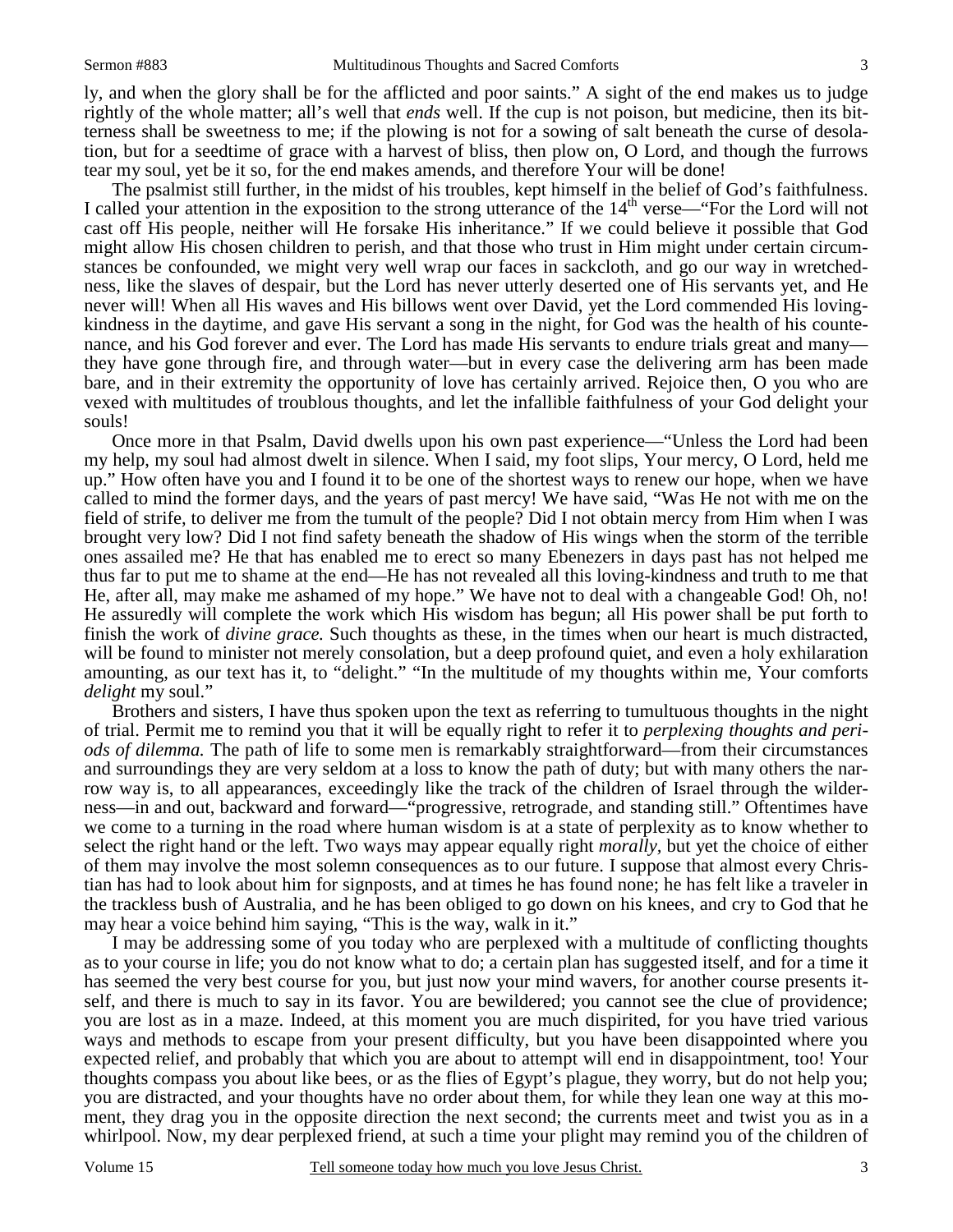Israel at the Red Sea, with the sea before them, and the rocks on either hand—and the cruel Egyptians in the rear, and you must imitate their action and "stand still, and see the salvation of God." But, you reply, "I cannot be quiet; I am too agitated." Brothers and sisters let patience have her perfect work; in quietness shall be your strength. Yet you reply, "My spirit is restless and impetuous; I wish I could be calm, for then I could better judge my position, and probably discover the way of escape; but I am perturbed, perplexed, tossed up and down, distracted! Alas, what shall I do?" Then listen to the text, "In the multitude of my thoughts within me, Your comforts delight my soul." Turn your eyes to those deep things of God which have a divine power to allay the torment of your spirit; cease from a too anxious consideration of the things which are *seen* and *temporal,* and gaze by faith upon the things which are *unseen* and *eternal;* remember that your way is ordered by a higher power than your will and choice. The eternal destiny of God has fixed *your every footstep;* believe that wisdom, not blind fate, but *wisdom*, has ordained the bounds of your habitation, and fixed your position and your condition so definitely that no fretfulness of yours can change it for the better! In the ordinance of God, all your history is fixed so as to secure His glory, and your *soul's* profit; your present sorrow is the bitter bud of greater joy; your transient loss secures your ultimate and never-ceasing gain! How I rejoice to believe that the Lord shall choose my inheritance for me! All things are fixed by a Father's hand, by no arbitrary and stern decree, but by His wise counsel and tender wisdom; He who loved us from before the foundations of the world has immutably determined all the steps of our pilgrimage! Why, then, disturb yourself? There is a hand upon the helm which shall steer your vessel safely enough between the rocks, and by the quicksand, away from the shoals and the headlands, through the mist, and through the darkness, safely to the desired haven! Our Pilot never sleeps, and His hand never relaxes its grasp. It is a blessed thing, after you have been muddling and meddling as you ought not to do with the affairs of providence, to leave them alone, and cast your burden upon the Lord. Oftentimes in my own short career in connection with this church, and with the many works of God committed to my charge, I have been brought to pure perplexity; I have considered and judged, and been perplexed; and then discovering my gross folly, encumbering myself with much serving, I have at last, by His grace, resolved to lay my care upon the shelf, and I have said unto the Lord, "I will never fret about this matter again; you shall judge and work for Your poor servant." Brothers and sisters, hear my testimony! Things have always gone right with me when I have been brought to this! Whereas they have been wrong enough when I have befogged myself with care, and have wondered how the College and the Orphanage could be provided for and 50,000 other things; when I have left all with my Lord, HE has brought forth my righteousness as the light, and my judgment as the noonday. I charge you, therefore, children of God in dilemma, roll your burdens upon God, and He will sustain you, and give you to rejoice in beholding His wisdom and His love.

 The text will endure no straining if we read it as declaring that when *remorseful thoughts pass over us in the hour of recollection,* we may find peace in the comforts of God. Remorseful thoughts, I say and what man among you could look back steadily and undismayed upon the whole course of his life? Take away the cross, and no Christian dares recall the past to his memory; each individual hair might stand on end with horror at the remembrance of the ruin into which our past iniquity has plunged us! Memory does well, beneath the shadow of the atonement, to turn over each leaf of her diary. There are the sins of one's youth, and the sins of mature years; there are sins of ignorance, and sins against the light of God, and knowledge; secret sins, and sins before the face of the sun, and all together, how many? Who shall count them? We have perpetrated aggravated offenses inasmuch as we have repeated sins which we professed to have repented of—sins in our case have worn a blacker hue because of circumstances which made them to stand without excuse. How frequently our evil ways have been injurious to others! At times that thought stings as does an adder, for we may have led others into sin who have not yet repented—who are going down to the pit to reap the reward of sins into which we drew them! Alas, the recollections of the past do not end in their painfulness with our conversion, since we have continued to transgress. Our sins of omission rise like Andes for height; our sins of commission reach to the clouds; sins against the church, and against the world, against our families, against ourselves; sins against the precious blood, sins against the blessed Spirit, sins against our loving Father who shall count them? And when these sins are attentively viewed by the soul—not glanced at superficially, but looked into with hearty and honest repentance—how often will the question arise, *"Can there be forgiveness for all these?* Is it possible that they are blotted out? Is it not all a delusion, and a dream, that such iniquity is really washed away?" And thought will follow thought, like lightning flashes in the thick of the tempest, till the soul will be broken in pieces with dismay, unless it turns to God's comforts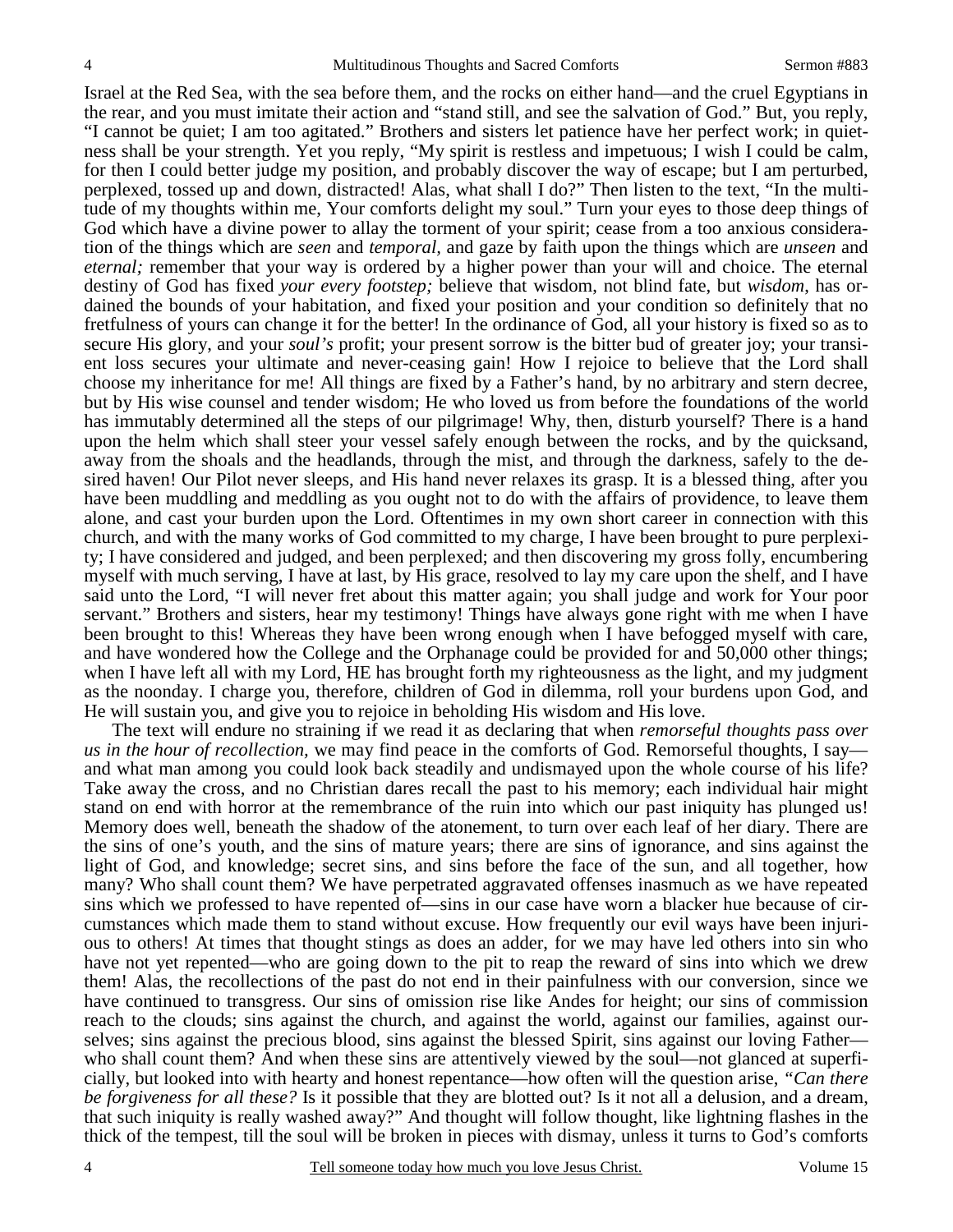which alone can delight the penitent soul. Behold them now! There is a God of mercy, infinite mercy, and the greatest sin cannot be equal to the greatness of His power to forgive! There is a fountain filled with blood, and the power of that blood is not exhausted! Jesus is a living intercessor—"If any man sins, we have an advocate with the Father, Jesus Christ the righteous." The five wounds are still pleading, and though our sins are as scarlet, there stands the unwavering promise that they shall be as wool! Though they are red like crimson, they shall be as snow! Brothers and sisters, it is of great service to the soul for us to go back frequently to our starting point; our first penitence is one of the most lovely traits of the Christian character, and ought to be always manifest; we should always be weeping for sin, but the tears should fall upon the Savior's feet. We should weep because our sins are *forgiven!* We should rest upon Jesus as guilty sinners still in ourselves, having nothing more to rest upon today, after 20 years of walking with God, than we had at the very first—for then we had the atoning blood, and we have nothing more than that at this hour as the ground of our acceptance with God. O let us keep to this—that when many bitter thoughts are stirred as to the past, we may see the living Savior presenting His atoning sacrifice before the throne of God and may in it, rejoice! The word "delight," has in this place in the original Hebrew, the idea of dancing, and indeed, our heart exults and leaps for joy at the sight of the blood and righteousness of our Lord Jesus Christ! Bold can we stand before God when we plead the righteousness of Christ! Though our sins are many, yet none shall lay them to our charge, and though they are black, yet are they forgiven, and none shall dare accuse whom God absolves!

 Let us not further linger. There are often with us *thoughts of heart-searching in seasons of spiritual anxiety—*and it is a blessed thing, in the multitude of our thoughts of heart-searching, if the comforts of God can still delight our soul. God forbid we should ever say a word to discourage professors from the duty of self-examination. Our salvation is too solemn a thing to be taken upon trust; no man has any right to believe that he is saved upon any assumed, and taken-for-granted ground of assurance; he who is afraid to examine himself has need to be afraid—for God will examine him! He who is right, is never afraid of being searched, but rather he prays, *"Search* me, O God, and try me, and know my ways." Yet, under self-examination, thoughts like these will naturally take wing in the heart—"Am I truly bornagain? That conversion of mine, was it a fancy, or was it a reality? Do I know what the indwelling, purifying, quickening power of the Holy Spirit is, or is my experience only imagination? Is the change within me merely a transient desire after reformation? Am I still in a carnal and unrenewed state? Do I produce the fruits of righteousness? Do I live as Christians are said to live? Do I follow after Holiness in the fear of God? Do I, in very truth, love Christ, or is it only a pretense? Do I heartily serve Him? Does the love of Christ actually constrain me?" Ah, brothers and sisters, when I recollect my own daily infirmities, I must confess I cannot always answer those questions without much debate of spirit, and I suspect that the most of you, in the matter of solemn heart-questioning, do not find things going very smoothly with you, either. At such times, in the multitude of your thoughts within you, you will discover no delight unless you cast yourself upon the consolations which God has prepared for such a case, and I think they are these—"*Well,* if I never did love my Lord, if it were all a mistake, yet He still receives sinners, and I will go to Him. If, after all, my religion has been a pretense, yet He has said, 'Look unto Me and be you saved.' My faith shall even now look up to the Lamb of Calvary, the divine Savior. Jesus, I am guilty, but oh, I trust You." I know there is no consolation like this! Never mind your experience—in hours of doubt leave it, and fly at once to Jesus! If the devil calls your profession a lie, let him do so, but remember there is no lie in that sacrifice that makes reconciliation for sin between the believer and his God—and to that blessed sacrifice, all guilty and undone as we are, let us fly at once!

 These consolations will yet delight your soul if you push them farther. Having looked to the precious blood; then read your adoption in Christ, your union to Christ, your interest in the covenant through Christ, your personal security by virtue of union to Christ! Get once to the cross, and you have reached the wellhead of consolations!

 We must not tarry there however, but further observe that sometimes we have multitudes of *thoughts of foreboding in days of depression.* These dark prophesyings are sometimes about us. How many of God's people say, "Alas I shall die in a workhouse! I do not know what will become of me in old age, when these fingers cannot earn my daily bread." At other times, and with some of us, much more often, we prophesy evil concerning our work—"The Holy Spirit will withdraw from our church; our ministry will not be useful; our various works will fall to pieces; we shall see those who profess to be zealous go back to the world again." Such thoughts as these haunt us: "The Sunday school teacher will be afraid lest there should be no conversions in the class, or that supposed conversions will turn out to be mis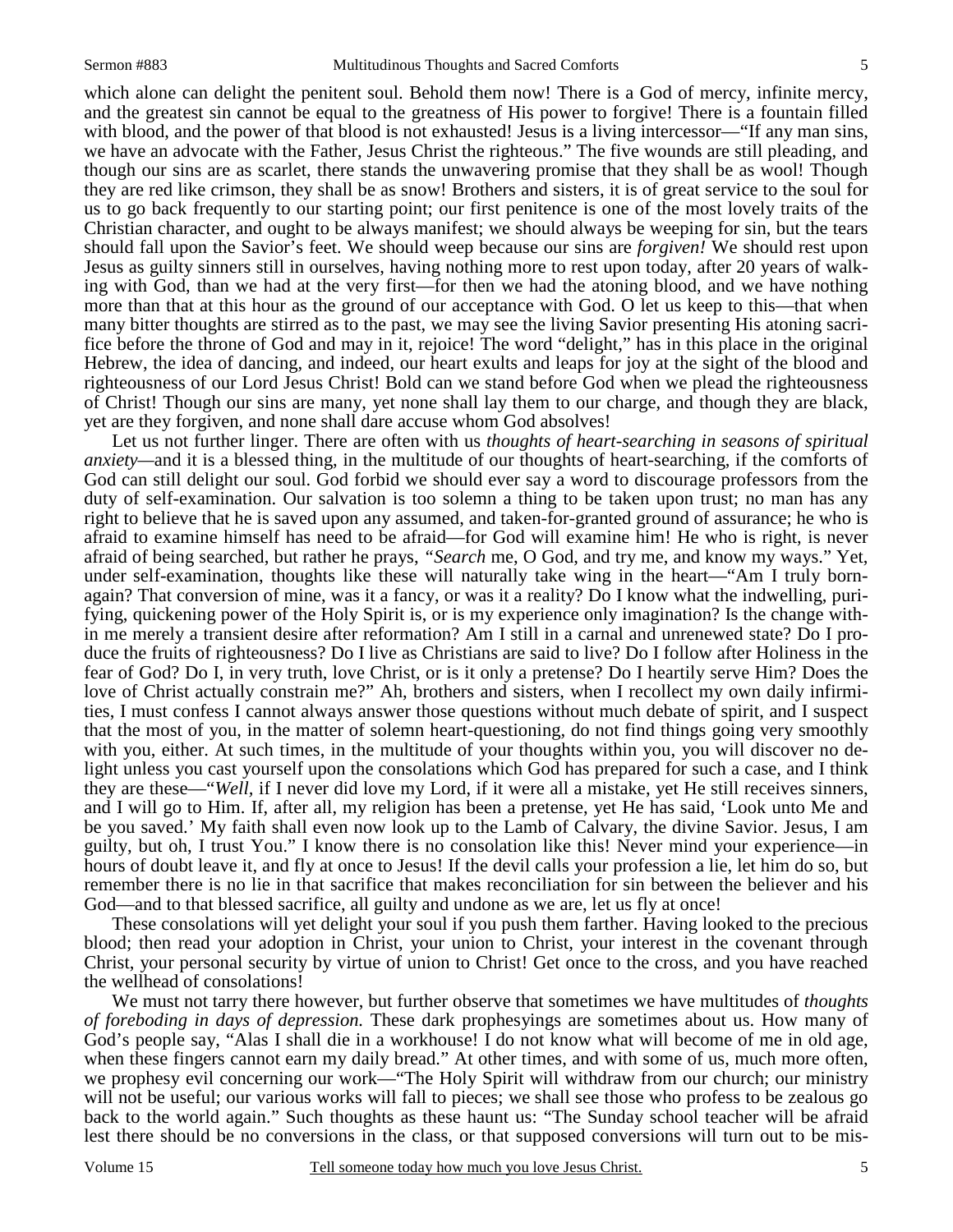takes"; when you once get into the foreboding line it is very easy to be a great prophet of evil, and to believe yourself when not a word of what you are saying has a smattering of truth in it! Then we dream dreadful things concerning our nation. According to the gloomy prophets, all England is going to bad not England alone, but all countries are hastening on to a general and everlasting crash! Then one begins to fret about the church of God for, according to the soothsayers of the age, Antichrist is yet to come, and new heresies are to spring up! The dogs of war are to be let loose, the Pope is to rule and burn us, and one hardly knows what else! Daniel, Ezekiel, and Revelation have been made, sometimes, to minister poison to every bright hope! But, brothers and sisters, here is our comfort with regard to the future—

> *"He everywhere has sway! And all things serve His might! His every act pure blessing is, His path unsullied light."*

Let the worst come to the worst, the best will come of it before long! "If the heavens were a bow," says one, "and the earth were the string, and God should fit the arrows of His vengeance, and shoot at the sons of men, yet they could find shelter with the Archer Himself." Our refuge is in God! Let the worst calamities occur to the world in years to come, we are secure! It must be well—it cannot be ill! "Jehovah-Jireh!" Lift high the banner, and hopefully advance to the battle, for the victory shall surely come unto the eternal arm, the immutable will!

 Once more. Occasionally we have *profound thoughts in times of meditation—*and whenever we enter into profound considerations it is well for us to know the comforts which will delight our souls. Certain minds are very prone to contemplations upon themes more puzzling than profitable, such as predestination and free will. We have, all of us I suppose, picked at that Gordian knot in our time, and we have been vain enough to hope to untie it. But that deed is not for us; many and many a good hour have we wasted over that dark mystery; how far the eternal God has fixed, and how far responsible man is left free. Milton pictures the very devils musing upon that metaphysical problem, and doubtless the angels have pondered it too; but only God's mind shall perfectly unriddle that enigma. Whenever we are oppressed with that great mystery, it will cheer us to know comforts of God which delight our souls. Among those comforts stands the grand fact that God is righteous—that He cannot err—that there cannot possibly be anything in sovereignty that wars with mercy or with justice. Believing, moreover, that whoever believes in Christ Jesus has everything on his side, we can leave the riddle solved or unsolved, and feel that it is small concern to us! There are many other great mysteries in the word of God, and foolish persons utterly befog themselves with them. Indeed, some minds never seem to be satisfied until they reach to something which they cannot comprehend, and then they are ready to give up the Bible altogether! They act like one who should come into a feast, and after turning over all the good things, should at last find a bone with no meat upon it, and should insist upon it that he would not eat a morsel until he could digest that one particular bone! How foolish of men! They will not receive what they might grasp and comprehend, and might be improved by—because of some one thing that happens to be above their comprehension! I bless God for a religion which I *cannot* understand! If I could perfectly understand it, I would not believe it to be of God, for I should be sure it did not come from the infinite God if I could grasp it, and comprehend it. But oh, those blessed abysses of the truths of God beyond my depth where I am obliged to cast myself upon the Lord, and swim in His love! Oh, those soul-expanding mysteries—how well they give play for faith, and room for confidence in God—where the soul, having done her best to grasp and comprehend, falls back upon her God, and says, "How infinite You are; what a worthless worm I am; I bow before You in adoration, and trust You in affection." "In the multitude of my thoughts within me, Your comforts delight my soul." Enough, then, upon our first point; I fear the multitude of my words have given you a weary sense of what a multitude of thoughts must be!

**II.** I could wish that we had time to VIEW THESE SACRED COMFORTS which we have hinted at this morning. But I ask your attention very briefly to a summary.

 View these comforts in *their nature.* They are said to be God's comforts. *"Your* comforts delight my soul," by which I understand that they are comforts concerning God; that is, connected with the Father, the Son, and the Holy Spirit. This triple well continually overflows with consolation; the more a believer thinks of his God, the more of God's comfort he will have. I understand the expression to mean also comforts *prepared* by God, and comforts *revealed* by God; comforts which divine mercy has ordained for the troubled sons of men; comforts which the Holy Spirit has revealed in the pages of inspiration. I understand however, more than this. The comforts that make us glad amid distractions are such as are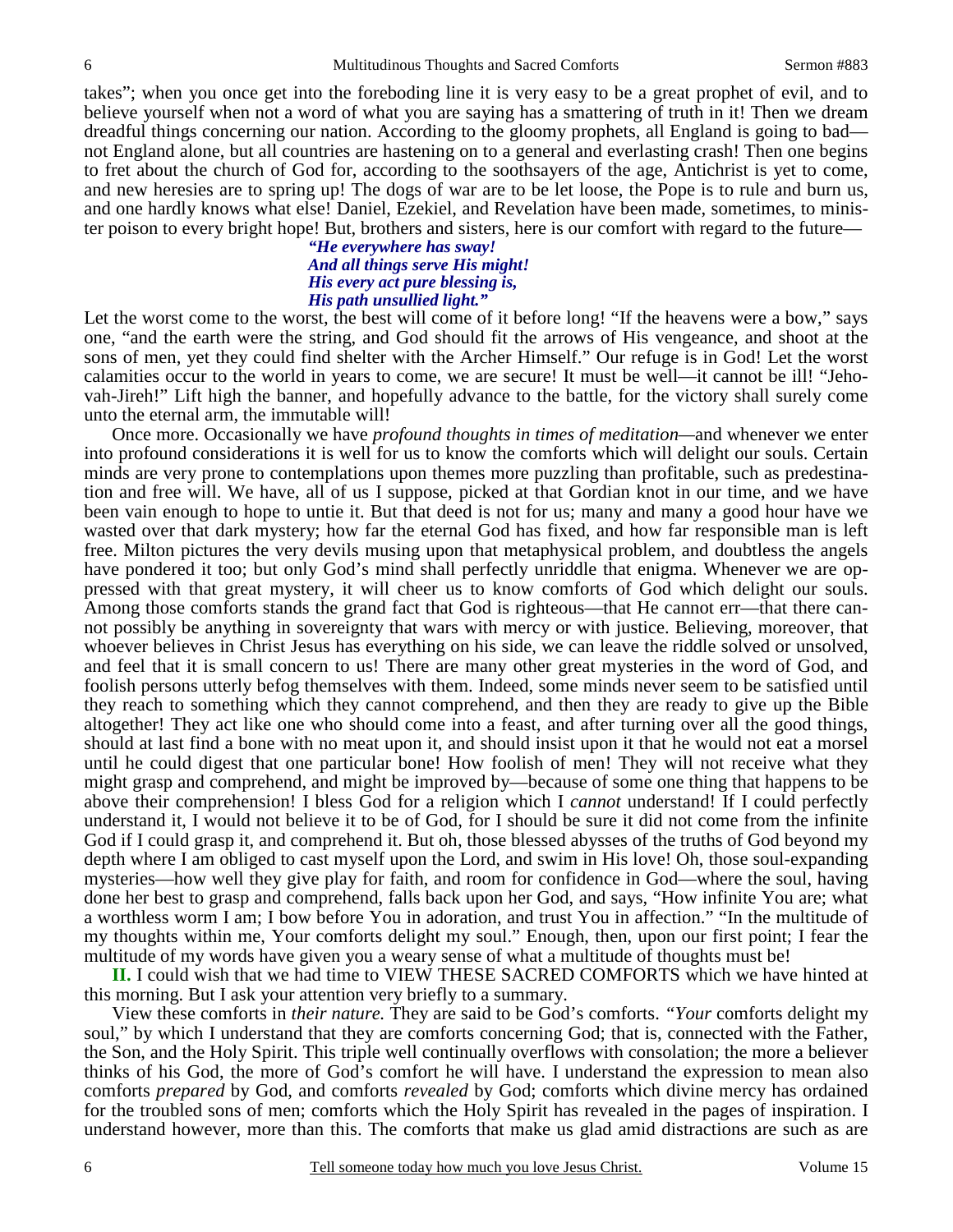*applied* by God Himself. This text has been read, and I believe rightly, by putting in a stop in a different place from that in which I have put it in my reading. "In the multitude of my thoughts, *within me,* Your comforts delight my soul." For only when the comforts of God get *within* us do they become effectual comforts to us. Man may pour the richest balm into the *ears* in words, but only the Holy Spirit's pouring it into the *soul* in very deed and truth can make the heart glad. It may also be possible that my text may mean, *"Your* comforts," that is, the very comforts enjoyed by Jesus Christ, Himself, the Son of God, for in the multitude of our thoughts we are often brought to rejoice where Christ rejoiced—in the joy that is set before us of God's ultimate glory in the salvation of the chosen. We are made to drink of the cup of trembling of which Christ drank, and we are also enabled to drink of the cup of rejoicing which made Him glad in the house of His pilgrimage. Understand then, the comforts which God gives us to be comforts about Himself, comforts prepared and revealed by Himself, comforts applied by the Holy Spirit, and comforts which have been participated in the days of His flesh by the Son of God Himself.

 When Archbishop Whately lay a-dying, a friend said to him, "Sir, you are great in death as well as in life." The good man shook his head, and replied, "I am dying as I have lived, a simple believer in Jesus Christ." "But what a blessing it is," said the other, "that your glorious intellect does not fail you at the last." "There is nothing glorious," said he, "but Jesus Christ." "Still," said the other, "your grand endurance is a great support to you." "I have no support but faith in the crucified Savior," said he. Comfort, you see, comes to believers from nothing in *themselves—*all peace proceeds from the Lord alone!

 Observe, next, these comforts in their *stability.* They effectually sustain the spirit in times when they are required, for "In the multitude of my thoughts within me, Your comforts delight my soul." Many consolations are like the life-buoys we heard so much of a few weeks ago, which are exceedingly useful on dry land, but of no service whatever when once a man trusts his life to them in the sea. Even thus the world's consolations are prized when they are not needed, but prove themselves to be something worse than ridiculous confidences when men most need their assistance!

 Once more, I must ask you to notice concerning these comforts their real *efficiency.* "Your comforts delight my *soul*." Not my animal nature, not my external nature, but my very *self*. The comforts of God penetrate to the marrow of our manhood; they feed the vital spark; they make the man himself most thoroughly glad. Your wine, your corn, your oil—these do but tickle the palate; your music, your viol, and your dance—these do but please the ear, the eye, the foot; but the comforts of God touch the man himself, the essential inner core of the man's nature. "Your comforts delight *my soul."*

 Note that word *"delight."* God's comforts not merely console, sustain, and quiet my soul, but they "delight" it. And that too in the midst of tumultuous thoughts! Brothers and sisters, I know and speak by experience what I now say! There is a sad uneasiness in mirth, and there is a matchless repose in sorrow; I have never been more deeply happy than when I have been laid low with chastening; when I have been broken in pieces all asunder, faith has found her strength in helplessness, her end of care in the end of her self-reliance; when unbelief whispered rebelliously, "God must have His way, His cruel way," and when the heart was reconciled to leave it there, a sweet peace reigned within. Yes, there is deep joy amid deep sorrow when the spirit is hushed and quiet, and the soul is even as a wearied child. May it always be your case, beloved friends, if ever the Lord shall call you to pass through deep waters, to find the pearls that lie hidden there; to mark the light that springs up in the midnight, and the joy that comes in the morning when the weeping is forever over.

**III.** Now, the last thing, with which I send you away, is A CONTRAST.

 Too many of our fellow men never think at all. Thinking should be the easiest thing a man could attempt, for he has not to lift his hand or move his foot, but the multitude of men will do anything rather than think. Their thoughts, if they have any, are like a swarm of gnats, volatile, dancing up and down, light, useless! O that men would think! It is always a hopeful sign, if not of divine grace, yet of a prelude for the working of the Spirit of God, when men are brought to consider. We need not so much dread infidelity as carelessness. I had rather men would think wrongly than not think at all; when a man is awake enough to defy God, it is an awful thing, but there is something to be made of him—he is not quite asleep. There is a chance that this Goliath who defies his God may have a stone sent through his forehead, and by the way of his thinking may yet be brought low; but it is people who go about their daily work and pleasure, and never think at all who seem to be the devil's peculiar portion; how few of these ever get to be converted! O for a thunderclap to make the world think! Cholera, pestilence, war, calamity—these oftentimes come from God as a voice to make men consider; but in these soft and gentle times, men are lulled to false security, and down to the abyss of woe the multitude are being swept. I